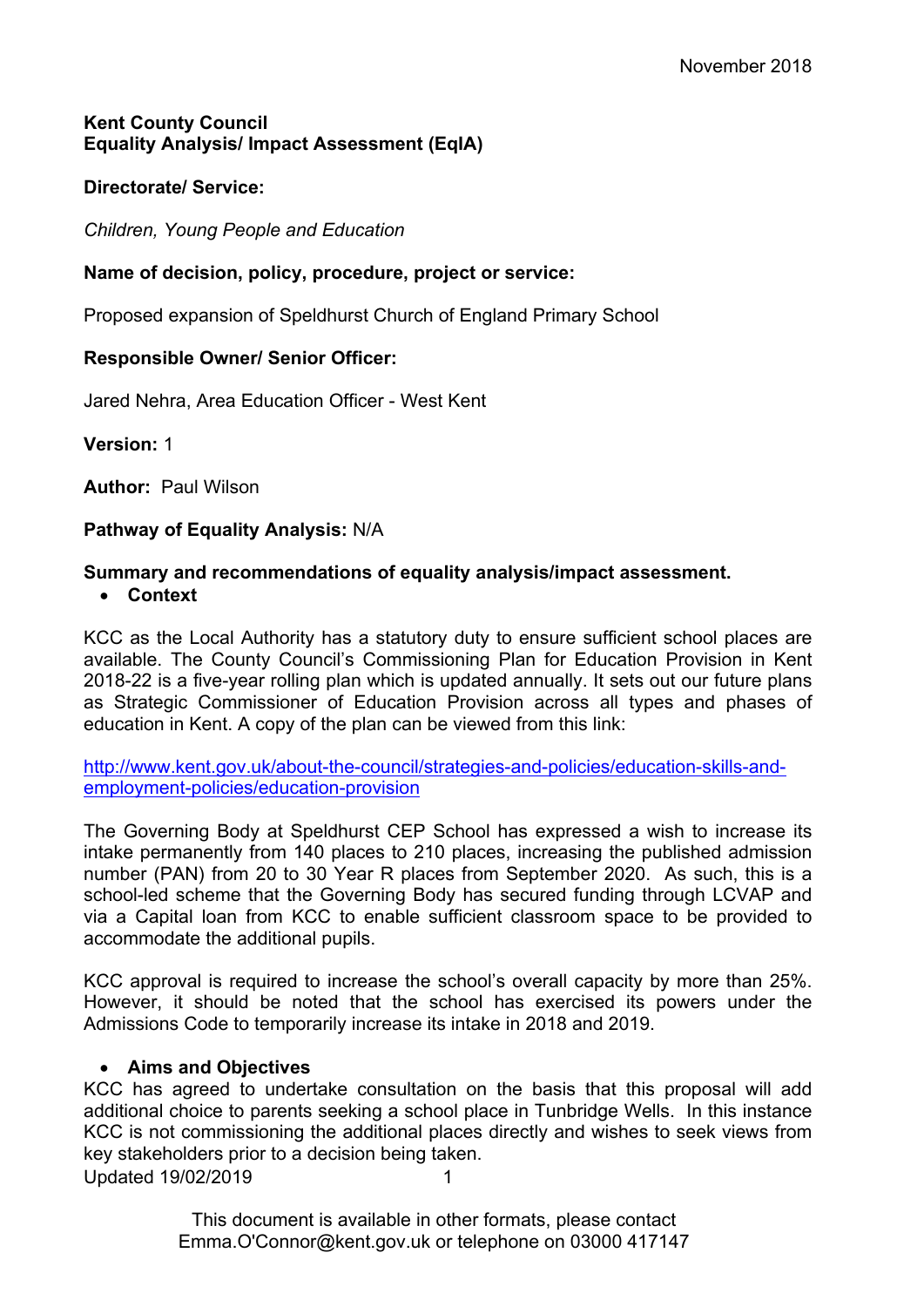#### **Summary of equality impact**

No adverse impacts have been identified at this stage; however, the outcome of the public consultation and community consultation will enable the Local Authority to test out these assumptions.

#### **Adverse Equality Impact Rating** Low

#### **Attestation**

I have read and paid due regard to the Equality Analysis/Impact Assessment concerning the expansion of Speldhurst Church of England Primary School. I agree with the risk rating and the actions to mitigate any adverse impact(s) that has /have been identified.

#### *Senior Officer*

| Signed:<br>Job Title: | Area Education Officer (West Kent) | Name: Jared Nehra<br>Date: 19 November 2018 |  |  |  |  |  |
|-----------------------|------------------------------------|---------------------------------------------|--|--|--|--|--|
| <b>DMT Member</b>     |                                    |                                             |  |  |  |  |  |
| Signed:               |                                    | Name: Keith Abbott                          |  |  |  |  |  |

Job Title: Director – Education Planning Date: 19 November 2018 and Access

Updated 19/02/2019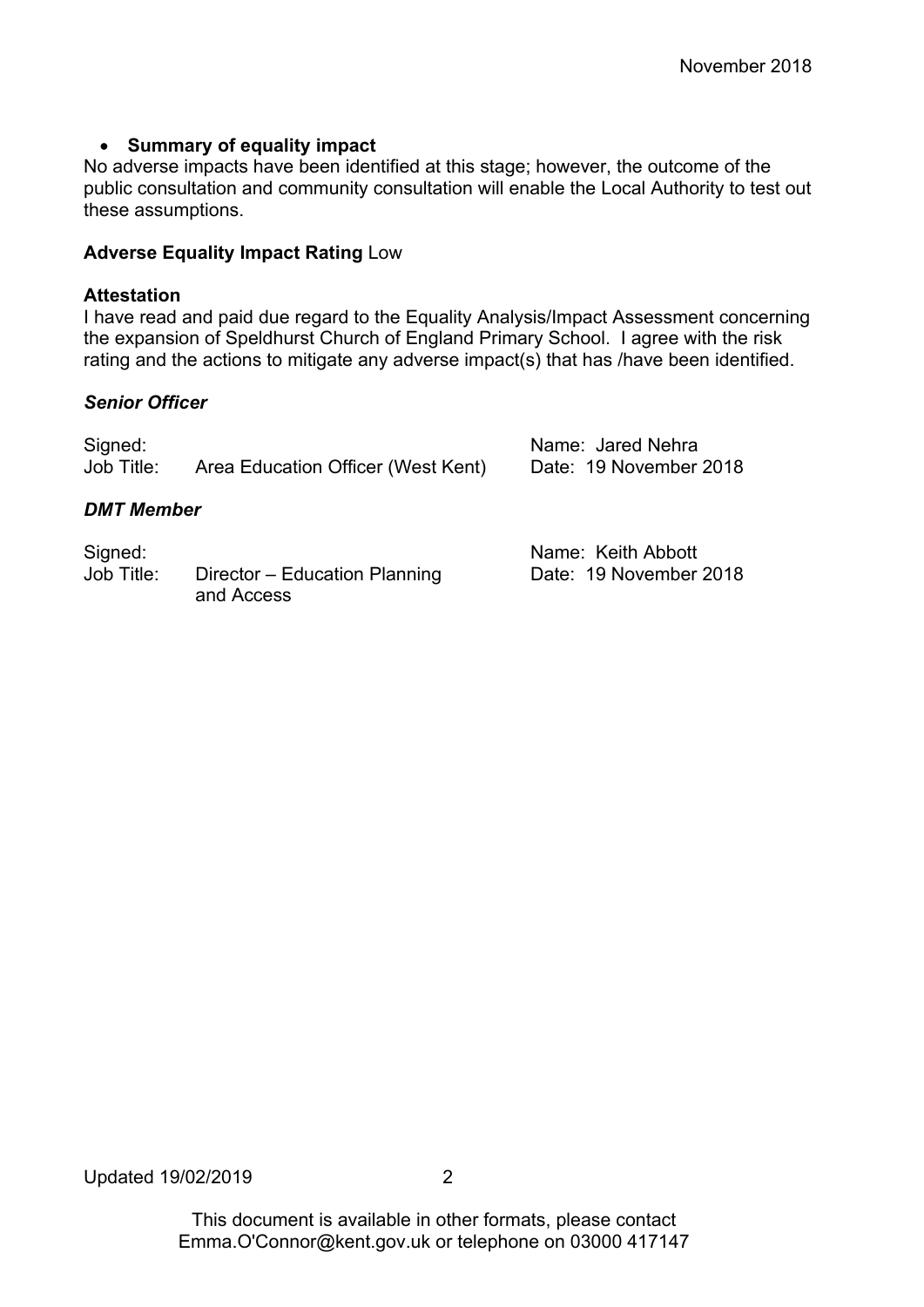#### **Part 1 Screening**

Could this policy, procedure, project or service, or any proposed changes to it, affect any Protected Group (listed below) less favourably (negatively) than others in Kent? Could this policy, procedure, project or service promote equal **opportunities for this group?**

| <b>Protected Group</b>                           | Please provide a brief commentary on your findings. Fuller analysis should be undertaken in Part 2. |                 |              |                                                                                                                                    |  |  |  |
|--------------------------------------------------|-----------------------------------------------------------------------------------------------------|-----------------|--------------|------------------------------------------------------------------------------------------------------------------------------------|--|--|--|
|                                                  | <b>High negative</b>                                                                                | <b>Medium</b>   | Low negative | <b>High/Medium/Low Positive Impact</b>                                                                                             |  |  |  |
|                                                  | impact                                                                                              | negative impact | impact       | Evidence                                                                                                                           |  |  |  |
|                                                  | EqIA                                                                                                | Screen          | Evidence     |                                                                                                                                    |  |  |  |
| Age                                              |                                                                                                     |                 |              | Yes. Positive: as the additional places will mean that<br>more families and children will benefit from additional<br>school places |  |  |  |
| <b>Disability</b>                                |                                                                                                     |                 |              | The new facilities provided at the school will be compliant<br>with the Equality Act 2010.                                         |  |  |  |
| <b>Sex</b>                                       |                                                                                                     |                 |              | The provision is to be for Primary aged boys and girls.                                                                            |  |  |  |
| Gender identity/<br><b>Transgender</b>           |                                                                                                     |                 |              | The provision will accept children regardless of gender<br>identity                                                                |  |  |  |
| Race                                             |                                                                                                     |                 |              | The school will admit pupils regardless of race or<br>ethnicity.                                                                   |  |  |  |
| <b>Religion and Belief</b>                       |                                                                                                     |                 |              | The school curriculum covers all religions, with a Church<br>of England ethos.                                                     |  |  |  |
| <b>Sexual Orientation</b>                        |                                                                                                     |                 |              | N/A                                                                                                                                |  |  |  |
| <b>Pregnancy and</b><br><b>Maternity</b>         |                                                                                                     |                 |              | N/A                                                                                                                                |  |  |  |
| <b>Marriage and Civil</b><br><b>Partnerships</b> |                                                                                                     |                 |              | N/A                                                                                                                                |  |  |  |
| Carer's<br><b>Responsibilities</b>               |                                                                                                     |                 |              | N/A                                                                                                                                |  |  |  |

Updated 19/02/2019

3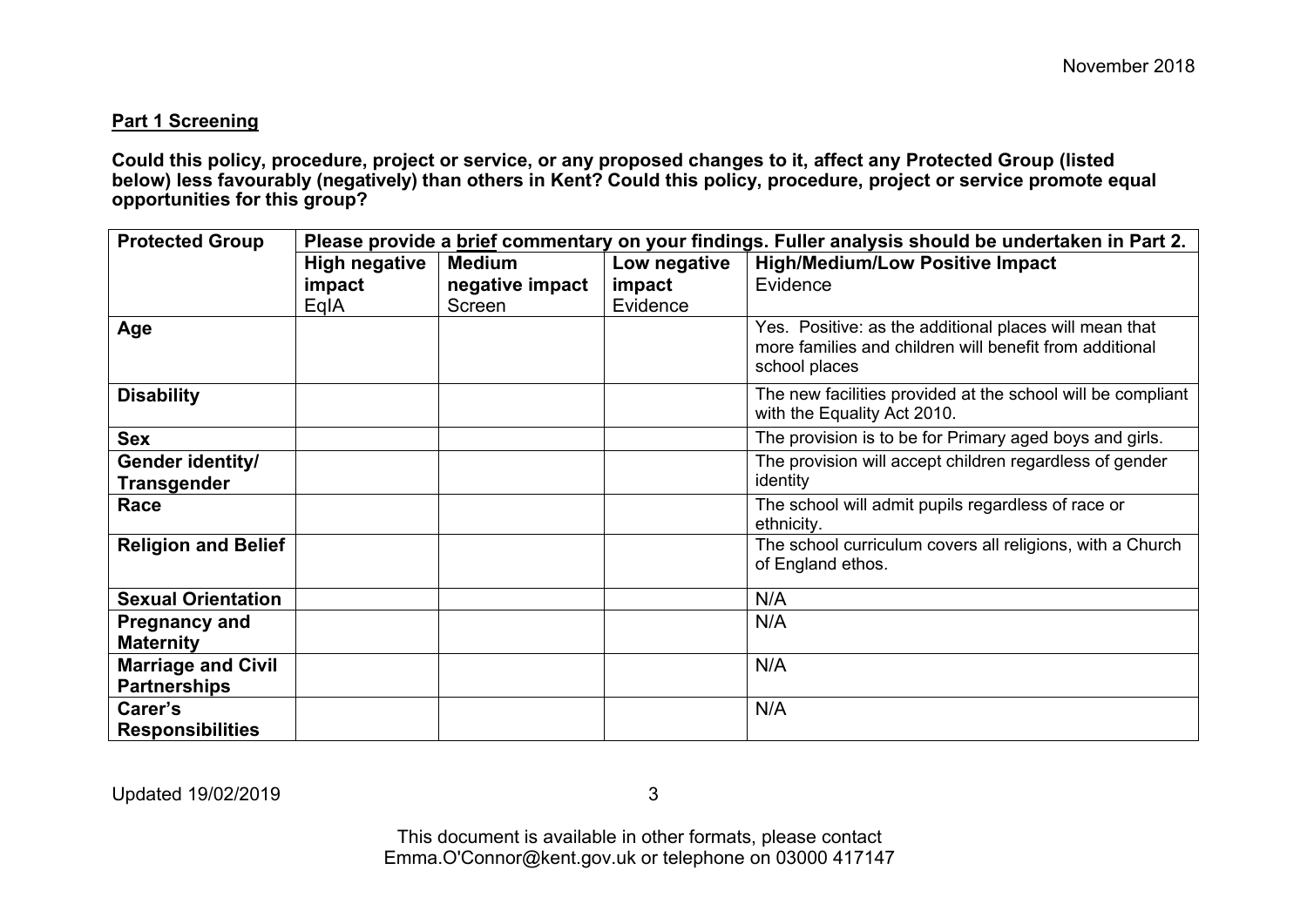# **Part 2**

### **Equality Analysis /Impact Assessment**

### **Protected groups**

No negative impact on protected groups is anticipated.

### **Information and Data used to carry out your assessment**

The information and data used to carry out the assessment is taken from school census records and the published data shown in the County Council's Commissioning Plan for Education Provision in Kent 2018-22, which is a fiveyear rolling plan that is updated annually. It sets out KCC's future plans as Strategic Commissioner of Education Provision across all types and phases of education in Kent. A copy of the plan can be viewed from this link: [http://www.kent.gov.uk/about-the-council/strategies-and-policies/education](http://www.kent.gov.uk/about-the-council/strategies-and-policies/education-skills-and-employment-policies/education-provision)[skills-and-employment-policies/education-provision](http://www.kent.gov.uk/about-the-council/strategies-and-policies/education-skills-and-employment-policies/education-provision)

# Speldhurst Church of England Primary School:

| Year 6<br>$10+$ | Year 5<br>$9+$ | Year 4<br>$8+$ | Year 3<br>$7+$ | Year <sub>2</sub><br>6+ | Year 1<br>$5+$ | <b>Year R</b><br>$4+PT$<br><b>Total</b> | <b>Total</b><br><b>Statutory</b><br><b>Roll</b> | <b>Total Roll</b> |
|-----------------|----------------|----------------|----------------|-------------------------|----------------|-----------------------------------------|-------------------------------------------------|-------------------|
| つつ              | 22             | 19             | 21             | 20                      | 20             | 20                                      | 134                                             | 144               |

#### Pupils on Roll at Speldhurst - Schools' Census Summer 2018:

- As at the summer census in 2018, the school had an even split between male and female students.
- 0.7% of the children were eligible for free school meals, which is below the Kent and National averages of 11.8% and 13.7%\* (\*Spring census 2018) respectively.
- 3.5% of the children received SEN support which is below the Kent average of 9.4%
- The majority of the pupils speak English as their first language; however, 7.6 % of the pupils have English as an additional language (EAL), which is slightly below the Kent average of 10.8%, but above the average for Tunbridge Wells schools of 5.8%.

### **Who have you involved consulted and engaged?**

The consultation document (hard copies) will be distributed via the Speldhurst Church of England Primary Schools to parents, members of staff and governors. The consultation will be emailed to all key stakeholders, including but not limited to the following groups:

- The Department for Education
- The Diocese of Rochester, Canterbury and Southwark
- Elected Members (Kent County Council, Tunbridge Wells District and Parish Councils)
- Local MP
- Trade Unions

Updated 19/02/2019

4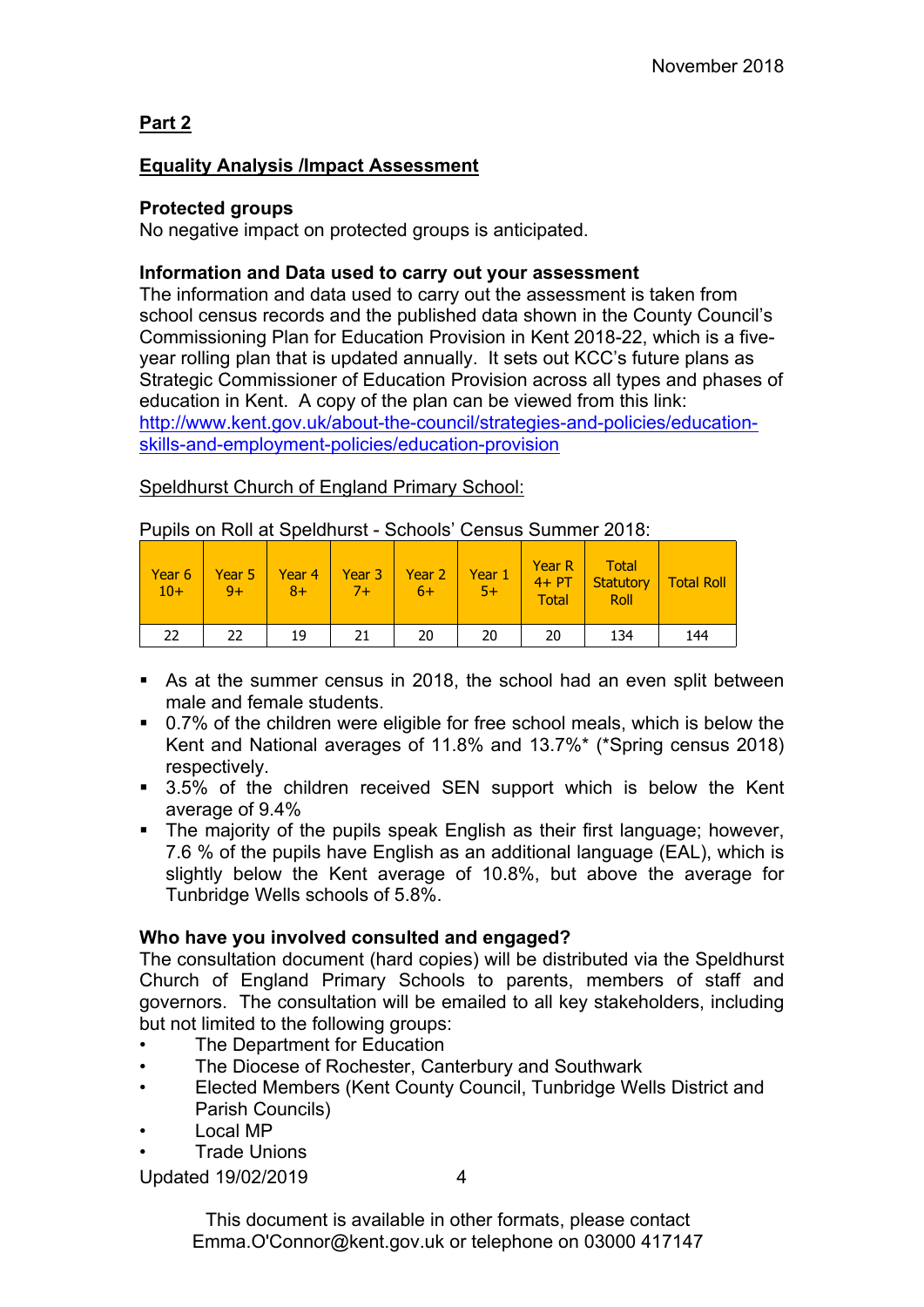- Local Children's Centres and pre-school providers
- Schools in Tunbridge Wells area
- Local Libraries in the Tunbridge Wells area
- All stakeholders will be able to access copies of the document on the KCC website

#### **Analysis**

KCC forecasts of Primary pupil place demand for the Tunbridge Wells area indicates a small surplus of places in the medium term, which would not indicate a 'Basic Need' for additional provision. Nevertheless, KCC anticipates that the additional places proposed would benefit pupils in the local area and that any impact on other schools would be limited. KCC is therefore undertaking a consultation process on the basis that this would increase parental choice in the Speldhurst locality.

The school is consistently oversubscribed and for the Reception Year intake in September 2018 the school received a total of 125 parental preferences, of which 30 were 1st preferences, for a PAN of 20.

#### **Adverse Impact,**

No adverse impacts have been identified at this stage; however, the consultations will provide the opportunity for the Local Authority to test out these assumptions.

#### **Positive Impact:**

 The expansion will provide additional places for local children and greater choice for parents seeking Primary places in the Speldhurst area of Tunbridge Wells District.

### **JUDGEMENT**

 **No major change** - no potential for discrimination and all opportunities to promote equality have been taken

### **Internal Action Required YES/NO** None

Updated 19/02/2019